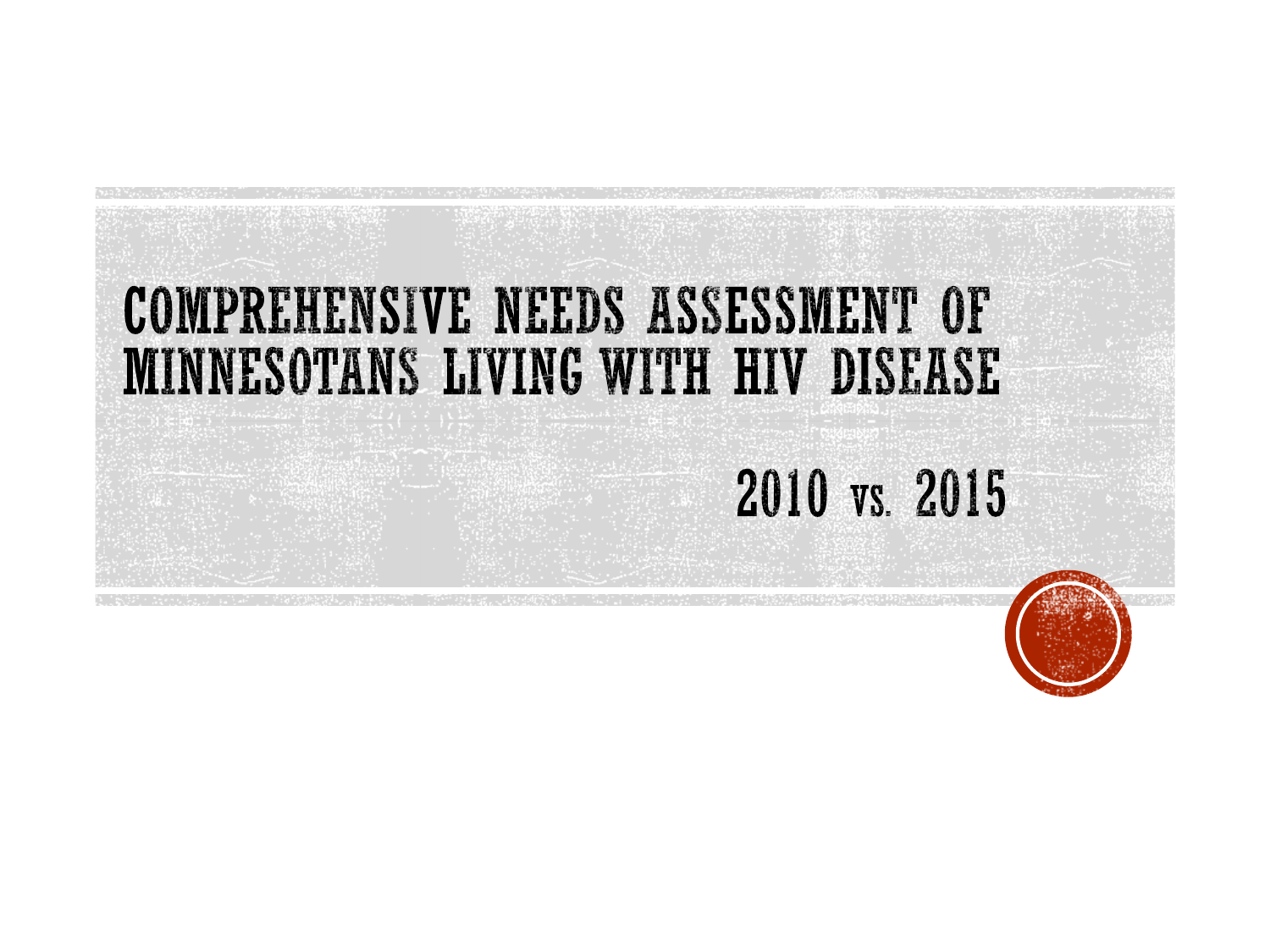### **DIAGNOSIS**



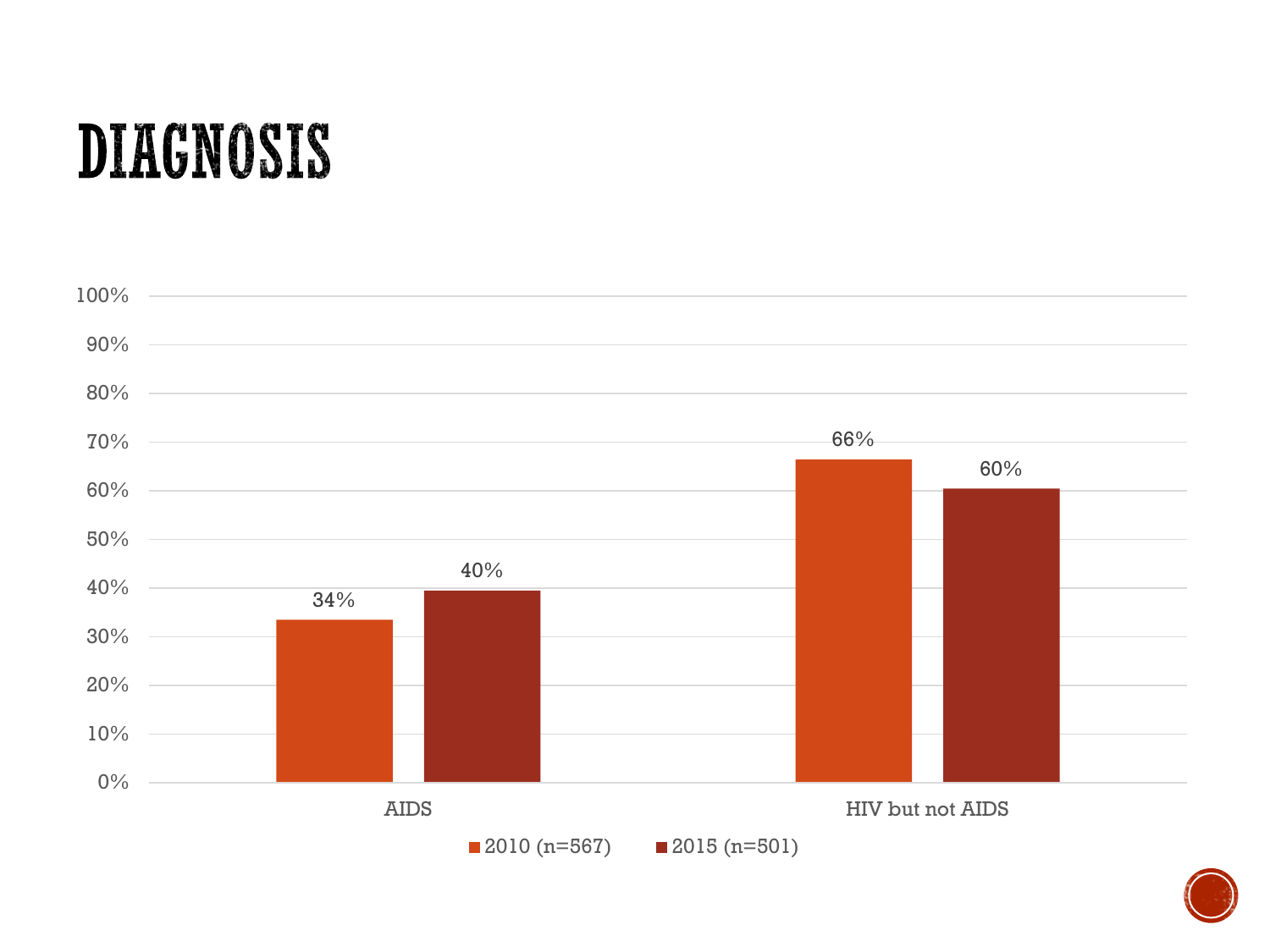### AGE



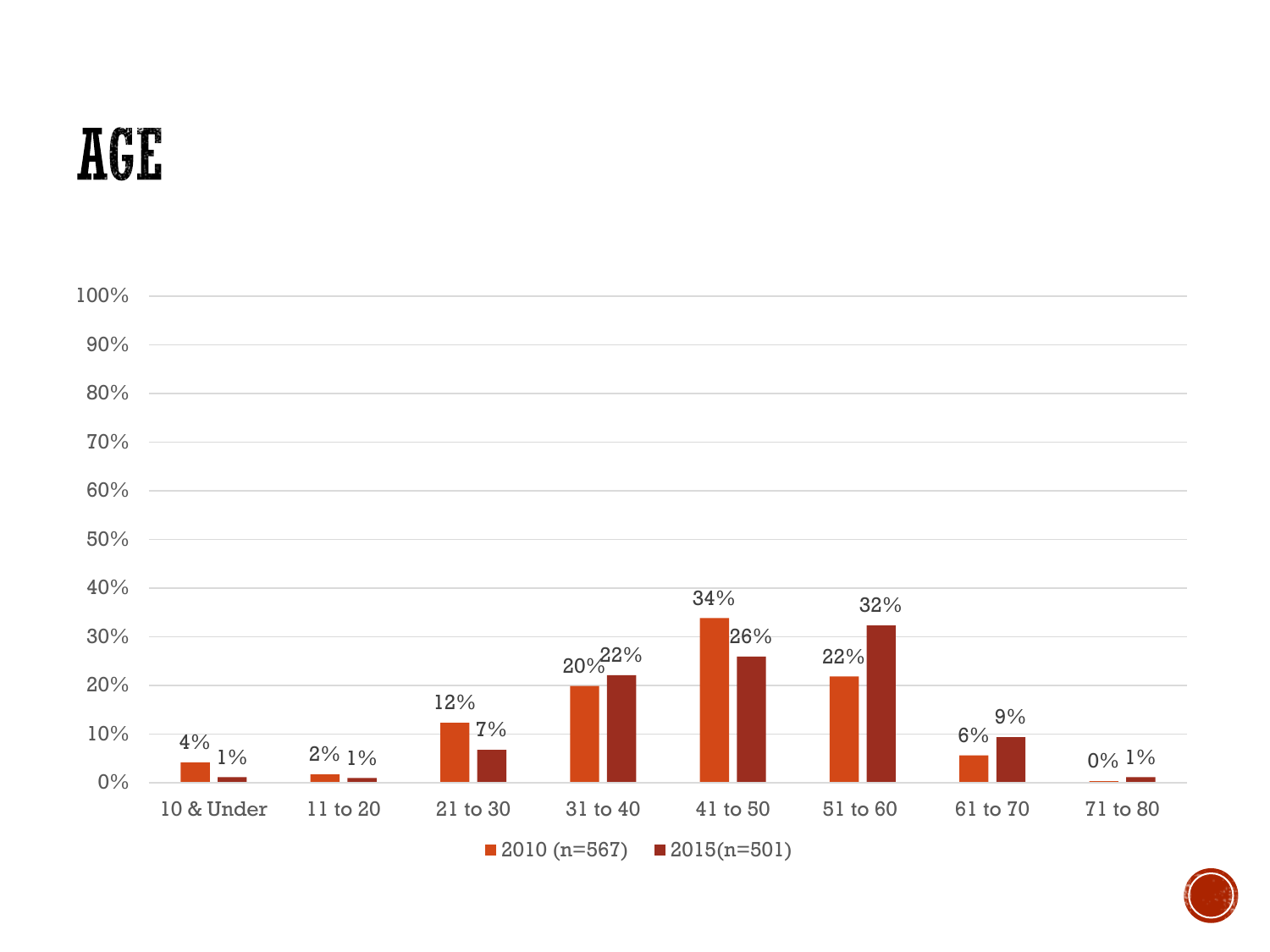## GENDER



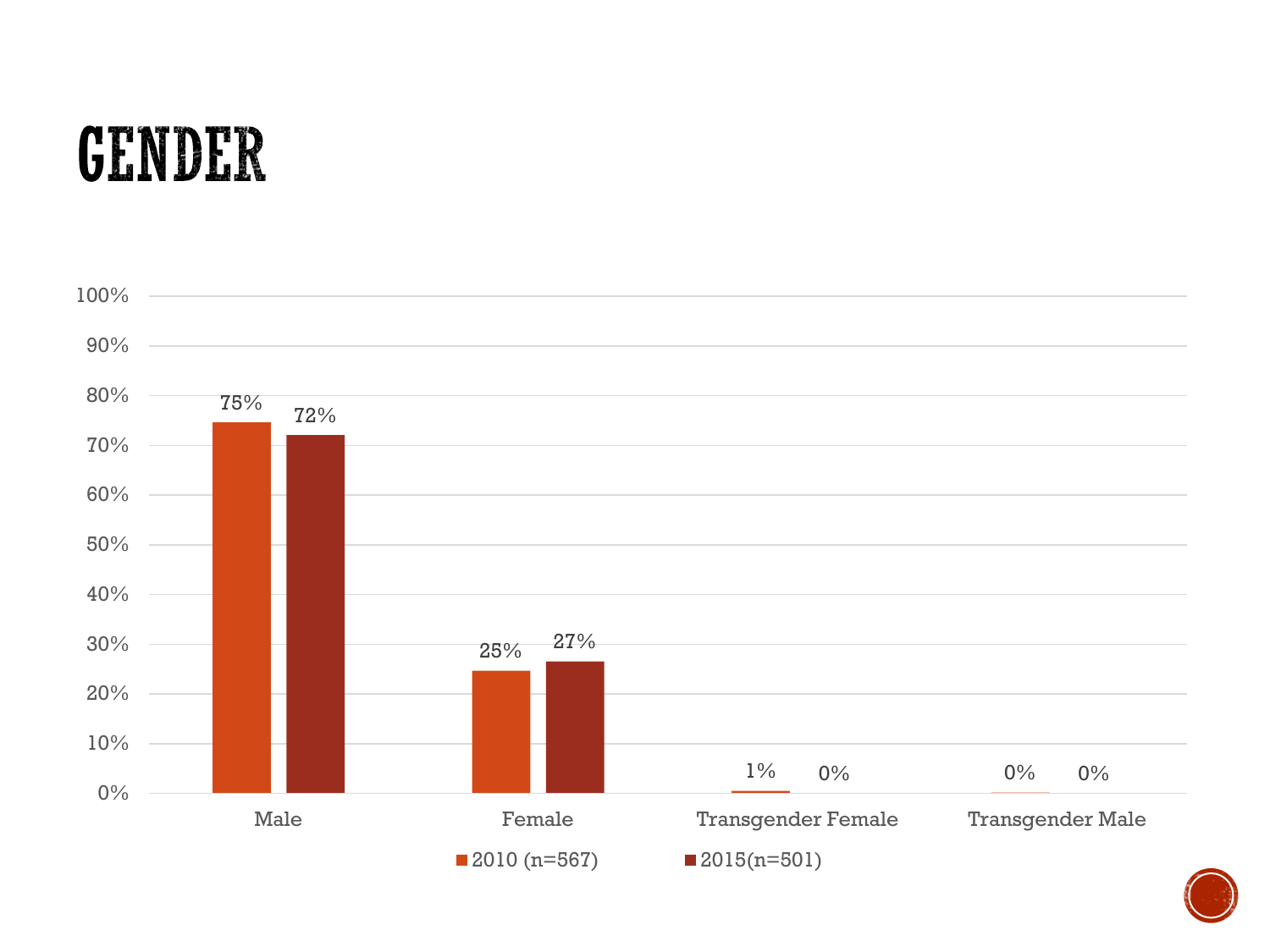# **SEXUAL IDENTITY**



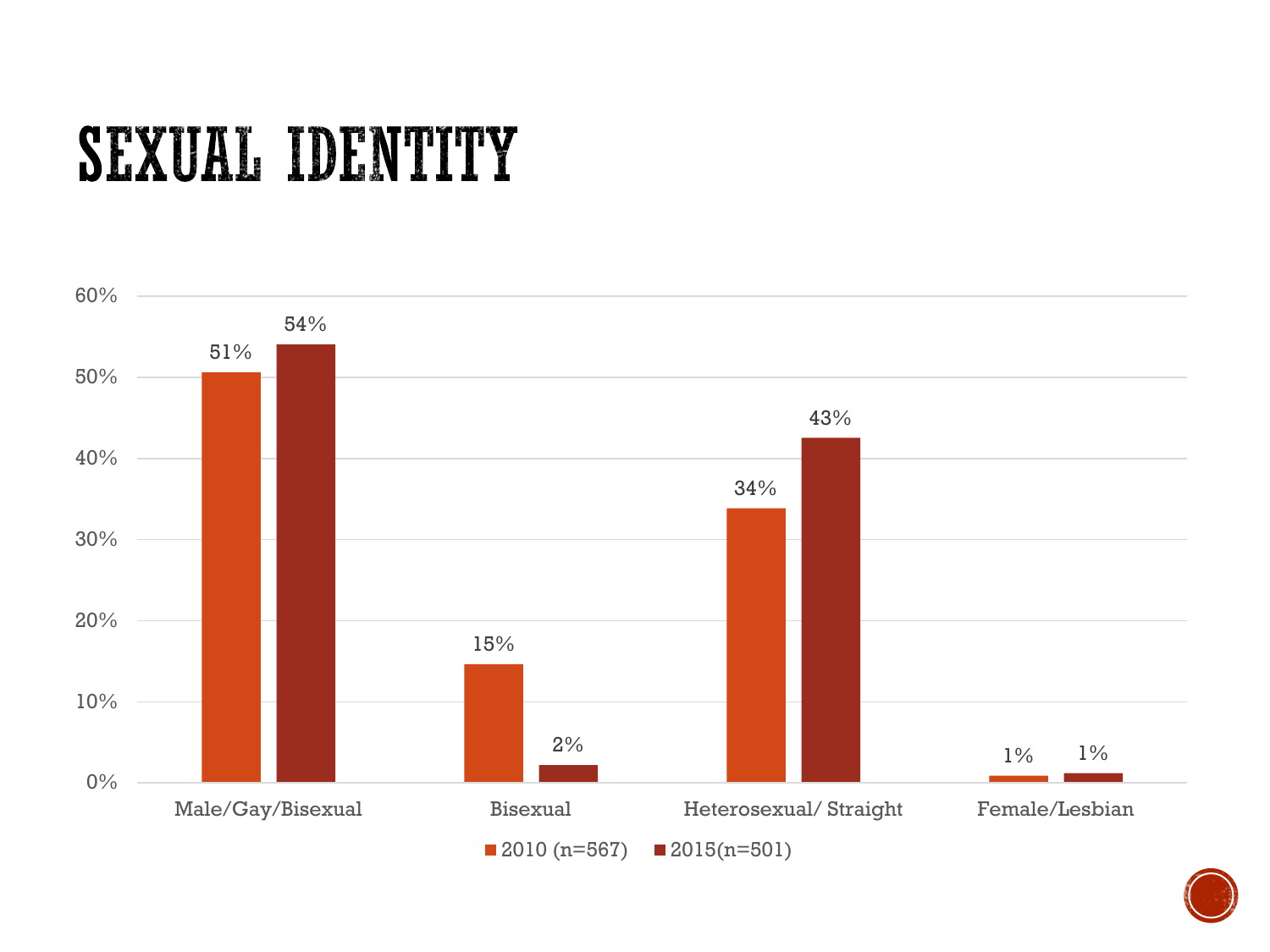### RACE/ETHNICITY\*



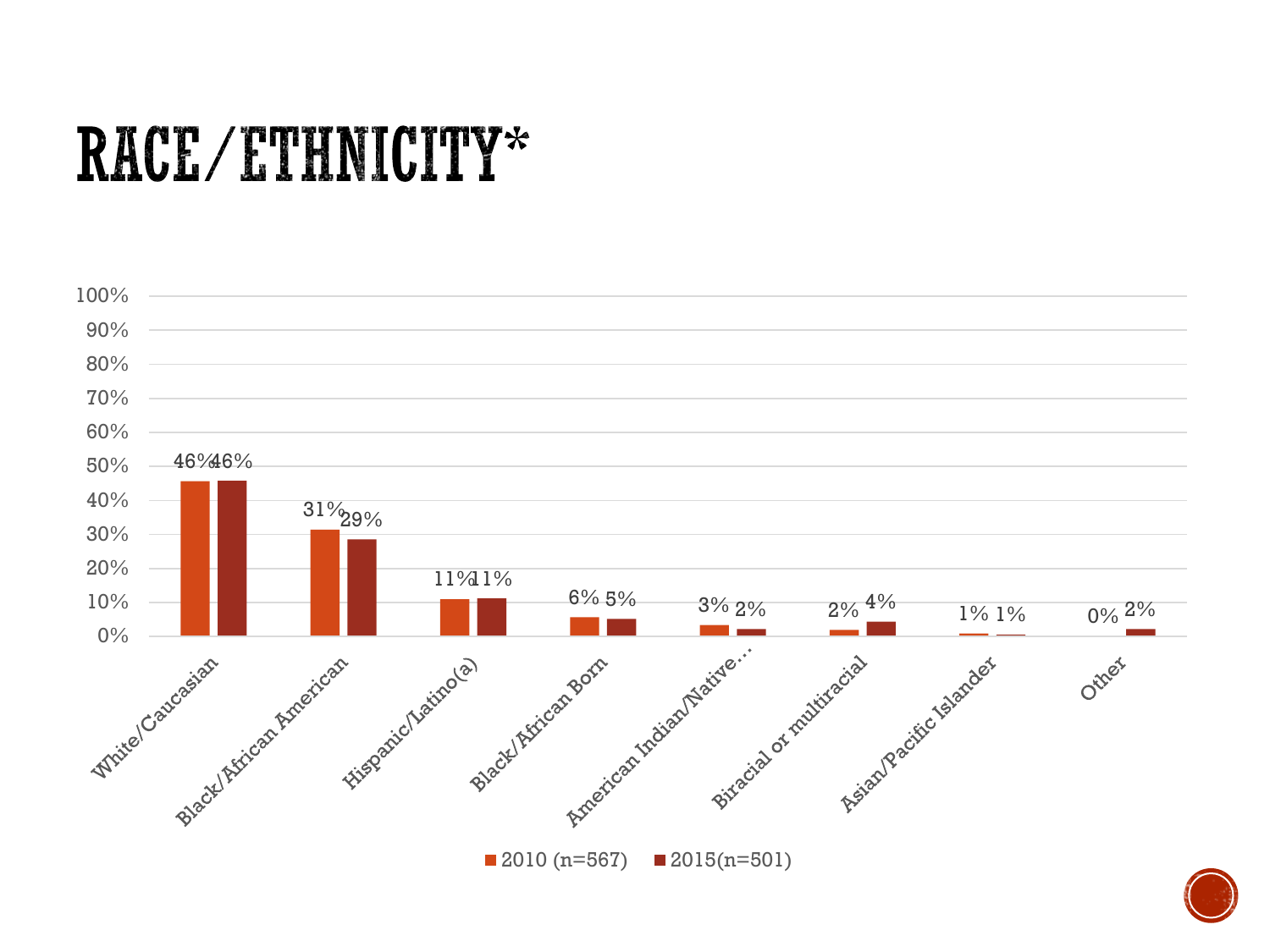## COUNTRY OF BIRTH



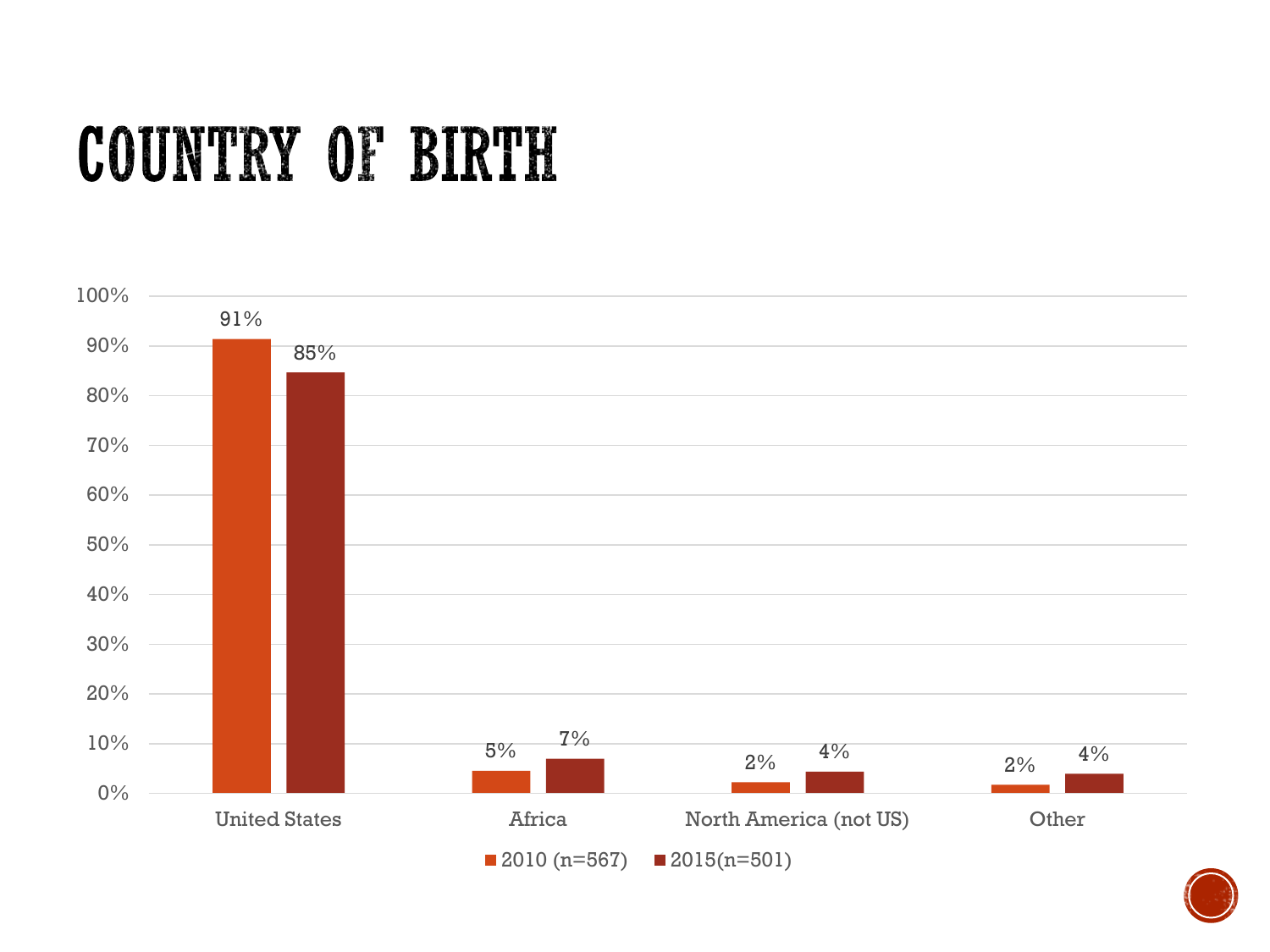#### **COMFORTABLE SPEAKING ENGLISH**



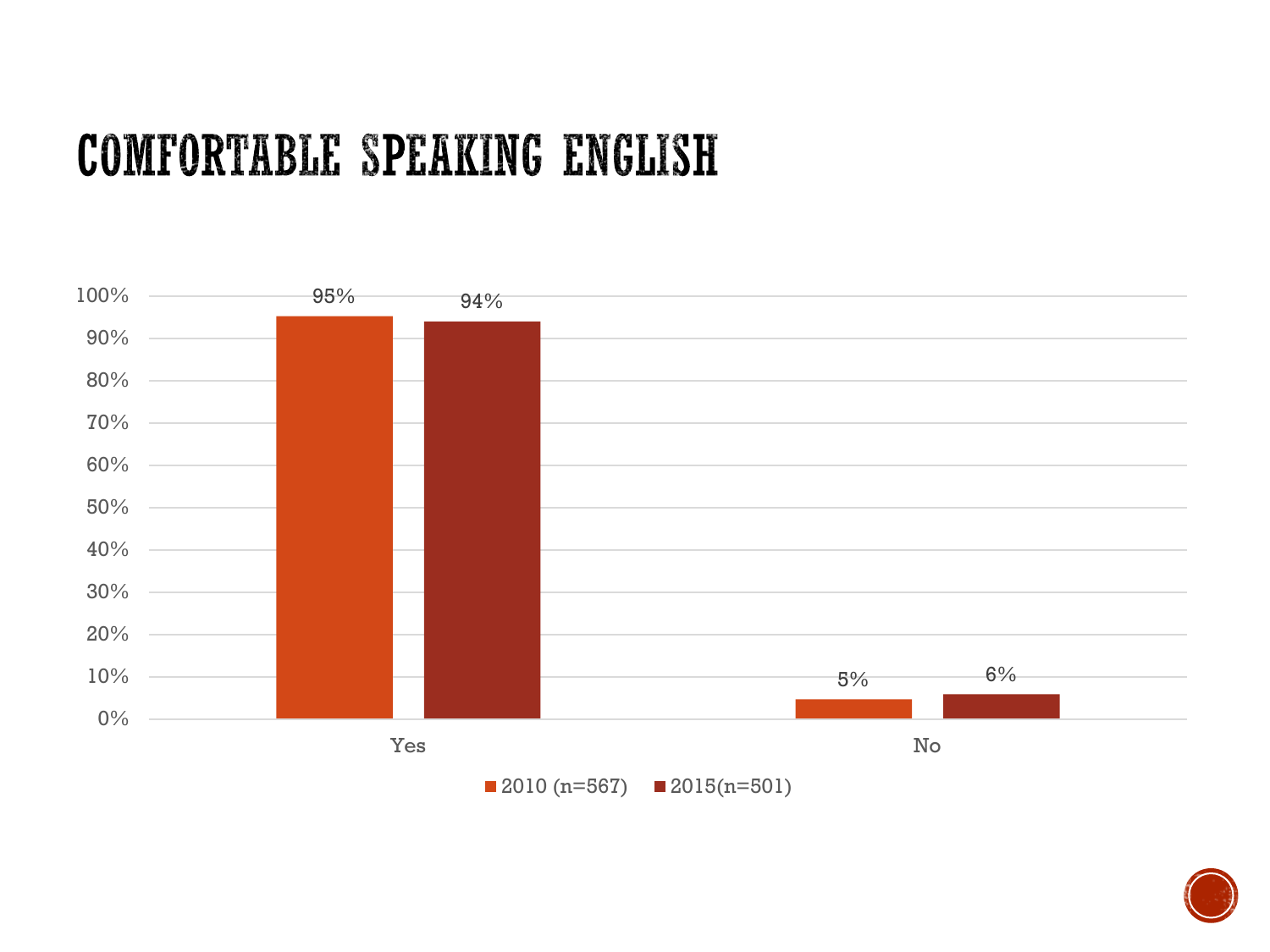# COUNTY CURRENTLY LIVING



 $\blacksquare$  2010 (n=567)  $\blacksquare$  2015(n=501)

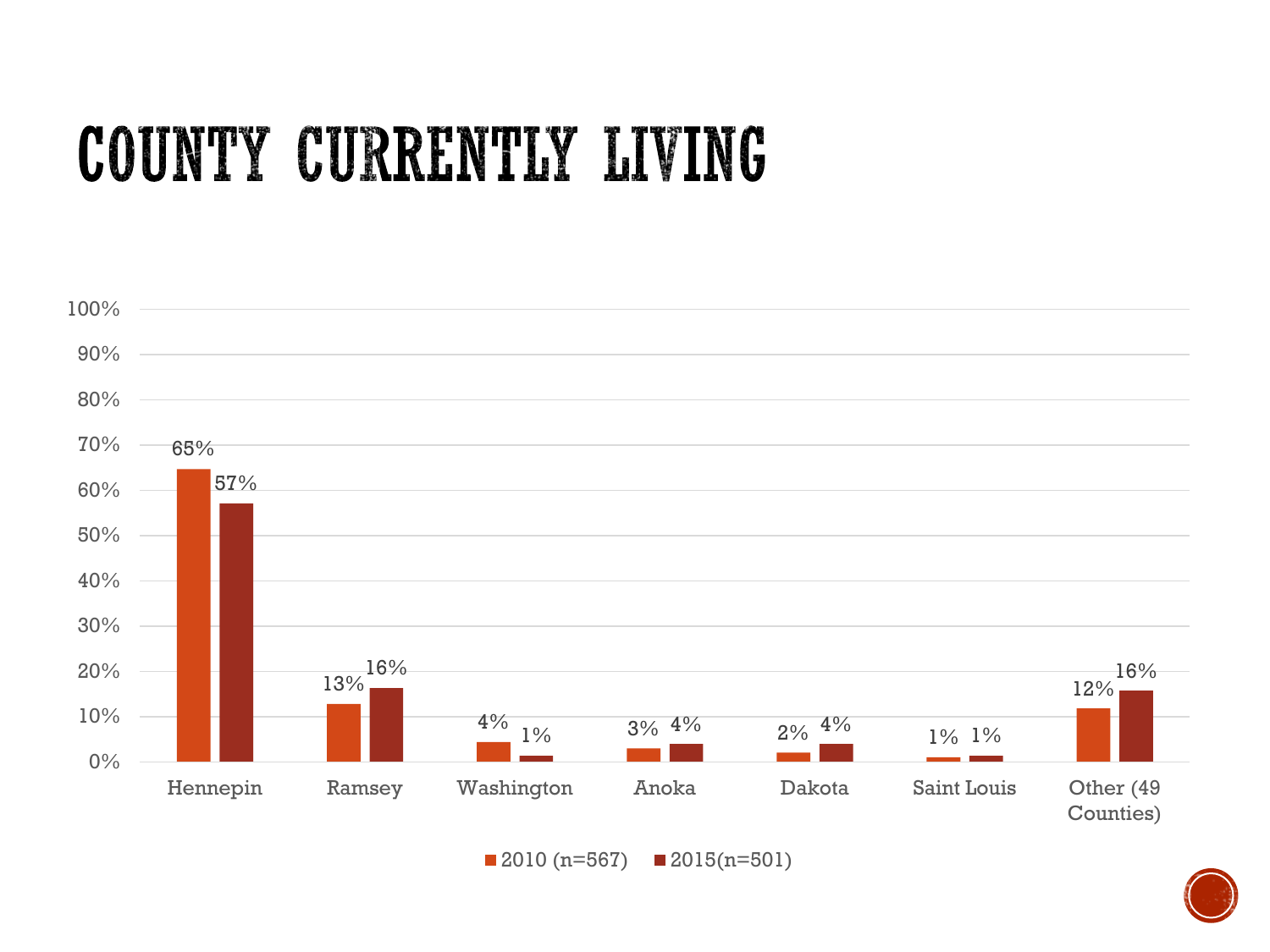### MONTHLY INCOME



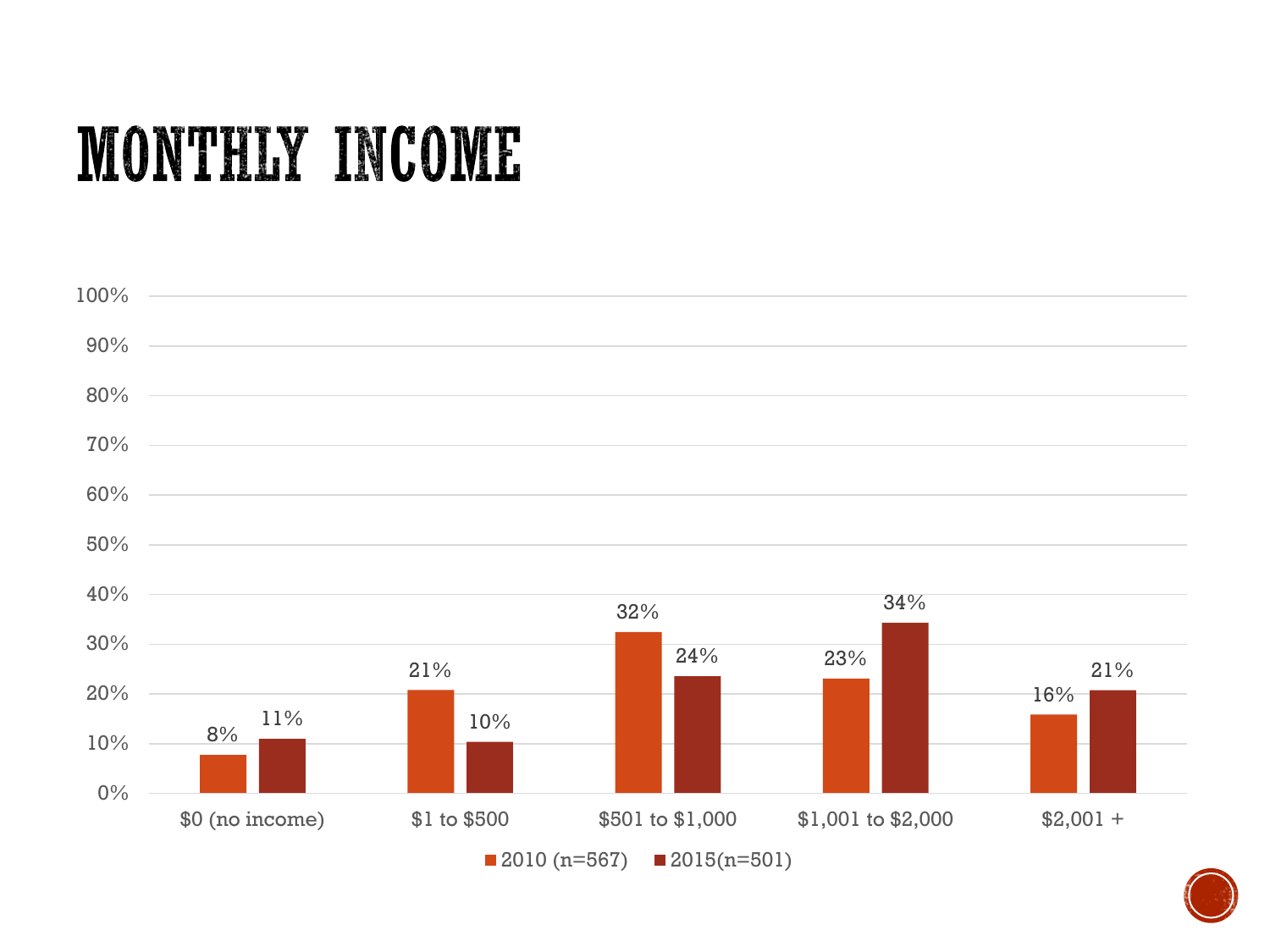### INDIVIDUALS DEPENDING ON MONTHLY INCOME



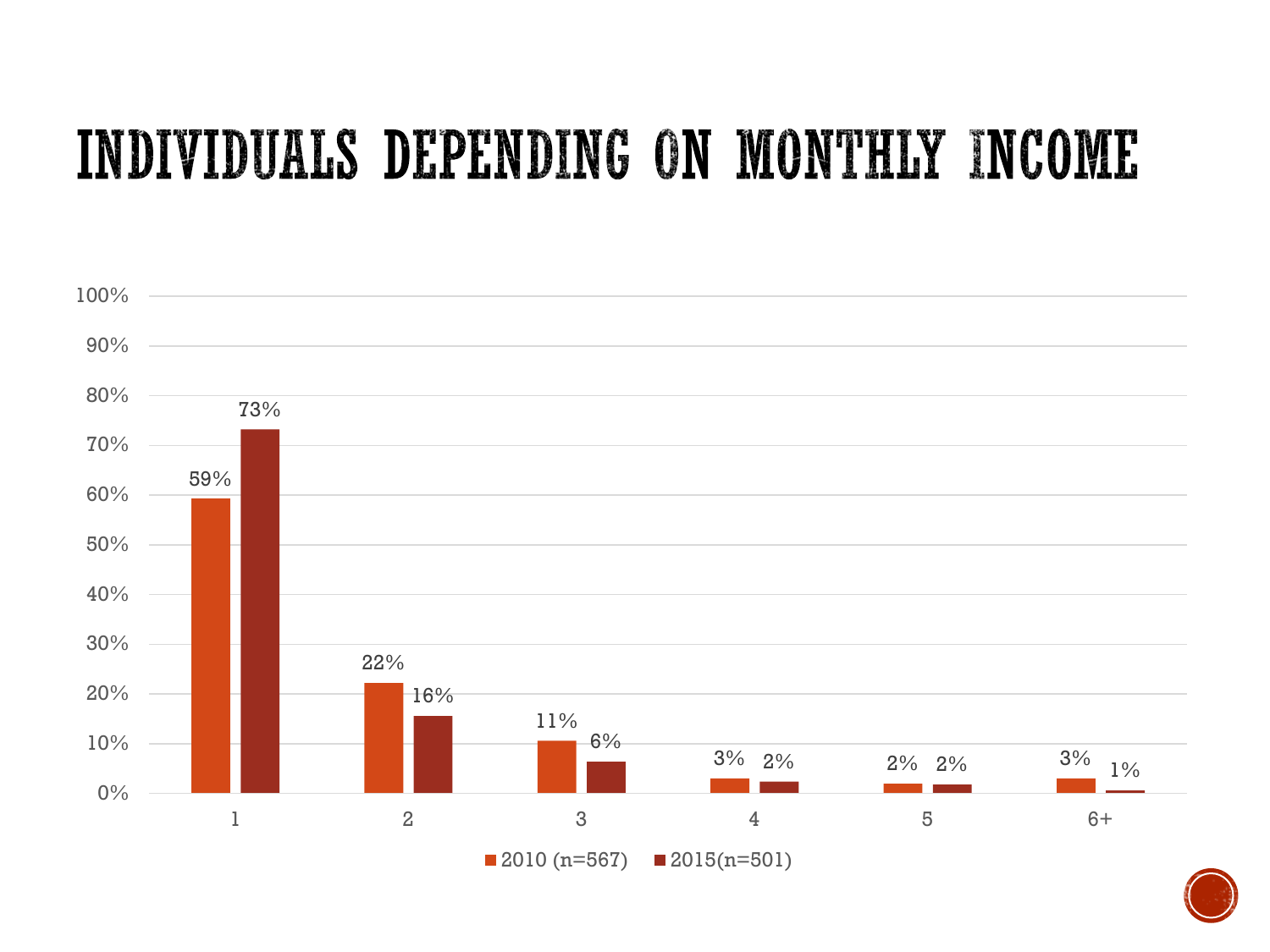# **HOUSING**



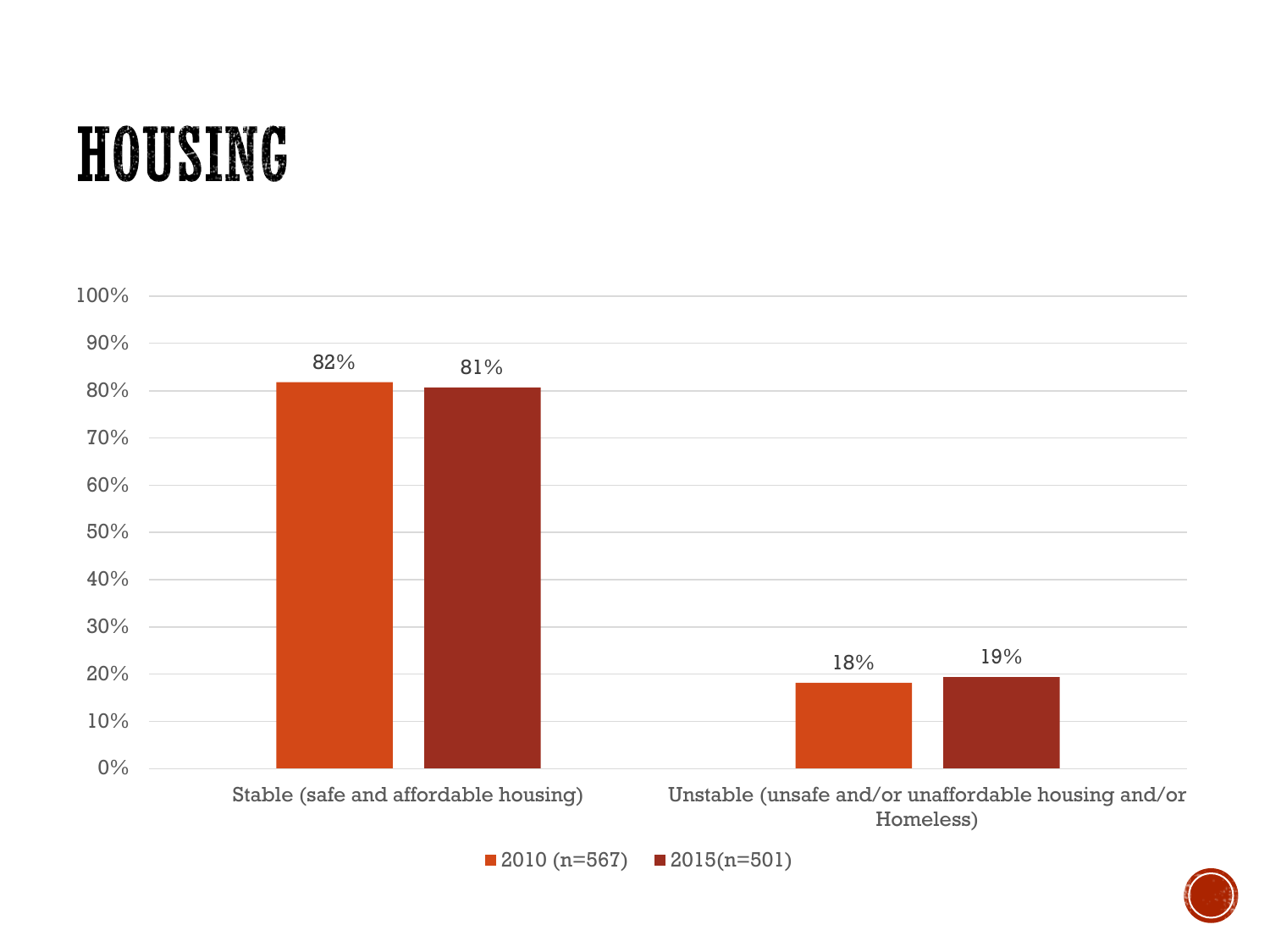# **RISK FACTOR**



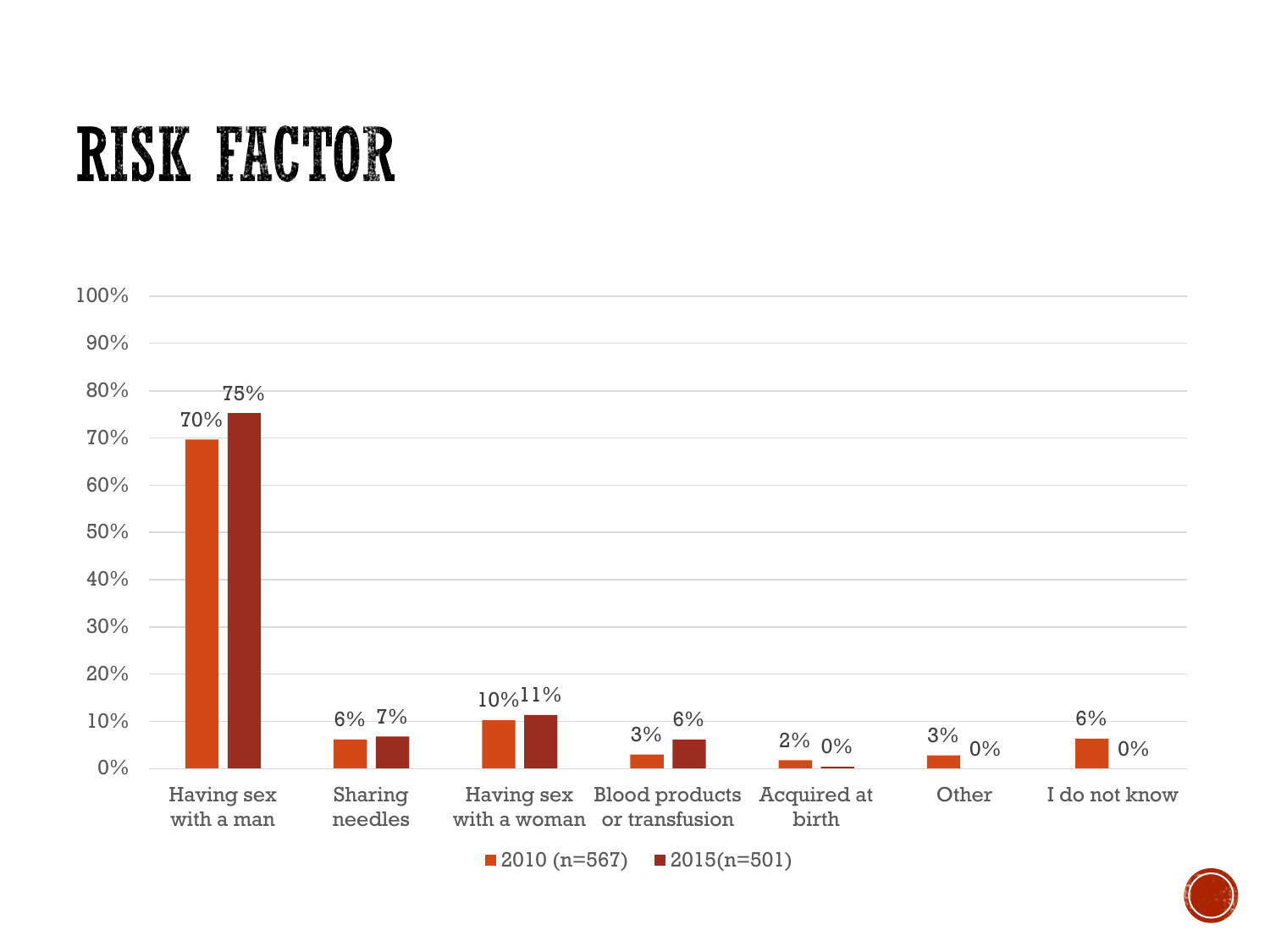### CORE MEDICAL: NEEDED, BUT UNABLE TO ACCESS



 $\blacksquare$  2010 (n=567)  $\blacksquare$  2015(n=501)